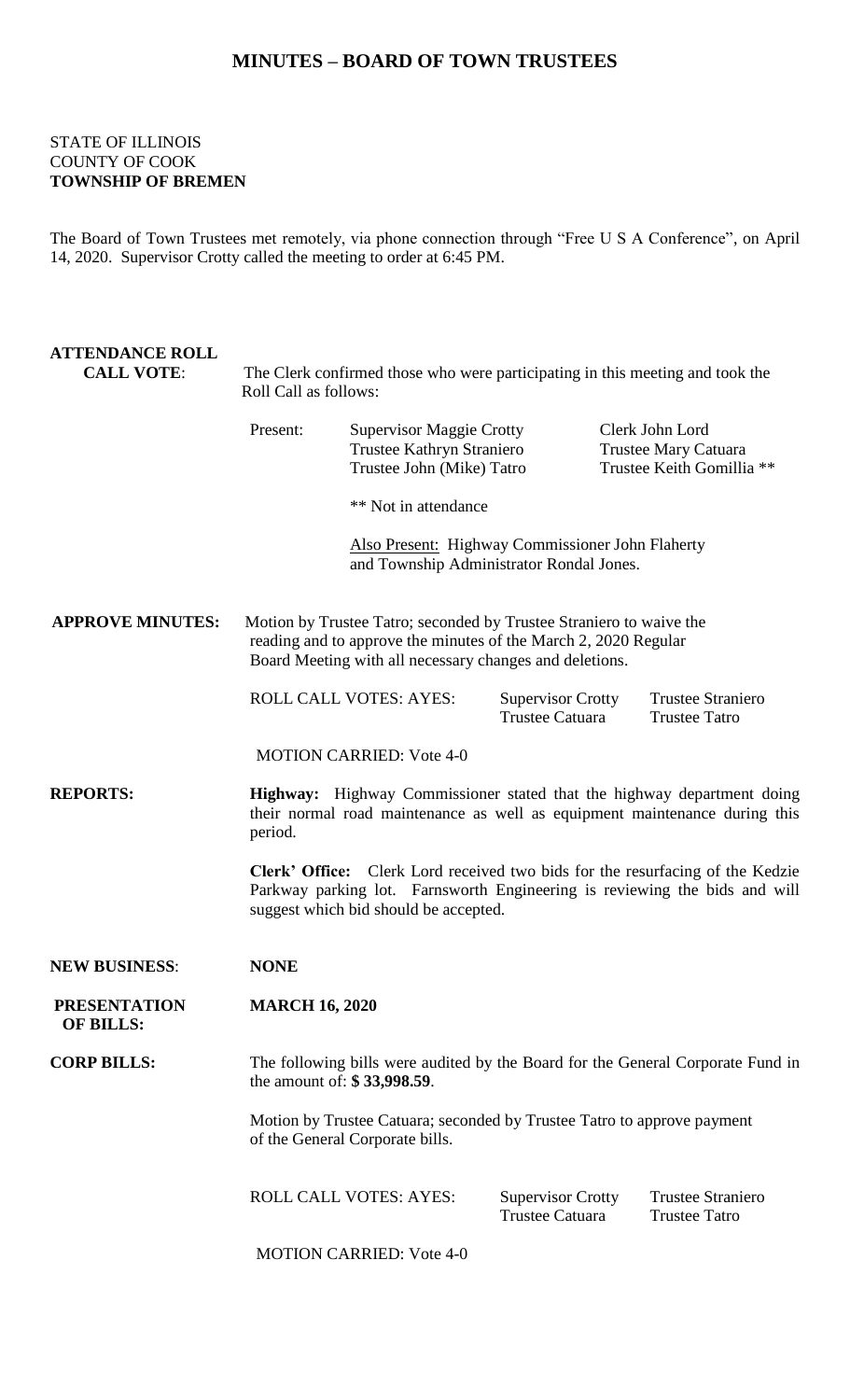## **MINUTES – BOARD OF TOWN TRUSTEES**

| <b>GA BILLS:</b>                          | The following bills were audited by the Board for the General Assistance<br>Fund in the amount of: \$11,129.10.<br>Motion by Trustee Straniero; seconded by Trustee Tatro to approve payment<br>of the General Assistance bills: |                                                    |                                                  |  |  |
|-------------------------------------------|----------------------------------------------------------------------------------------------------------------------------------------------------------------------------------------------------------------------------------|----------------------------------------------------|--------------------------------------------------|--|--|
|                                           |                                                                                                                                                                                                                                  |                                                    |                                                  |  |  |
|                                           | ROLL CALL VOTES: AYES:                                                                                                                                                                                                           | <b>Supervisor Crotty</b><br><b>Trustee Catuara</b> | <b>Trustee Straniero</b><br><b>Trustee Tatro</b> |  |  |
|                                           | <b>MOTION CARRIED: Vote 4-0</b>                                                                                                                                                                                                  |                                                    |                                                  |  |  |
| <b>ROAD &amp; BRIDGE</b><br><b>BILLS:</b> | The following bills were audited by the Board for the Road & Bridge<br>Fund in the amount of $$7,342.89$ .                                                                                                                       |                                                    |                                                  |  |  |
|                                           | Motion by Trustee Tatro: seconded by Trustee Catuara to approve<br>payment of the Road & Bridge bills:                                                                                                                           |                                                    |                                                  |  |  |
|                                           | <b>ROLL CALL VOTES: AYES:</b>                                                                                                                                                                                                    | <b>Supervisor Crotty</b><br><b>Trustee Catuara</b> | <b>Trustee Straniero</b><br><b>Trustee Tatro</b> |  |  |
|                                           | <b>MOTION CARRIED: Vote 4-0</b>                                                                                                                                                                                                  |                                                    |                                                  |  |  |
| <b>PRESENTATION</b><br><b>OF BILLS:</b>   | <b>APRIL 14, 2020</b>                                                                                                                                                                                                            |                                                    |                                                  |  |  |
| <b>CORP BILLS:</b>                        | The following bills were audited by the Board for the General Corporate Fund in<br>the amount of: $$15,019.60$ .                                                                                                                 |                                                    |                                                  |  |  |
|                                           | Motion by Trustee Straniero; seconded by Trustee Catuara to approve payment<br>of the General Corporate bills.                                                                                                                   |                                                    |                                                  |  |  |
|                                           | <b>ROLL CALL VOTES: AYES:</b>                                                                                                                                                                                                    | <b>Supervisor Crotty</b><br><b>Trustee Catuara</b> | <b>Trustee Straniero</b><br><b>Trustee Tatro</b> |  |  |
|                                           | <b>MOTION CARRIED: Vote 4-0</b>                                                                                                                                                                                                  |                                                    |                                                  |  |  |
| <b>GA BILLS:</b>                          | The following bills were audited by the Board for the General Assistance<br>Fund in the amount of: $$6,021.23$ .                                                                                                                 |                                                    |                                                  |  |  |
|                                           | Motion by Trustee Tatro; seconded by Trustee Catuara to approve payment<br>of the General Assistance bills:                                                                                                                      |                                                    |                                                  |  |  |
|                                           | <b>ROLL CALL VOTES: AYES:</b>                                                                                                                                                                                                    | <b>Supervisor Crotty</b><br><b>Trustee Catuara</b> | <b>Trustee Straniero</b><br><b>Trustee Tatro</b> |  |  |
|                                           | <b>MOTION CARRIED: Vote 4-0</b>                                                                                                                                                                                                  |                                                    |                                                  |  |  |
| <b>ROAD &amp; BRIDGE</b><br><b>BILLS:</b> | The following bills were audited by the Board for the Road & Bridge<br>Fund in the amount of $$4,076.44$ .                                                                                                                       |                                                    |                                                  |  |  |
|                                           | Motion by Trustee Straniero: seconded by Trustee Tatro to approve<br>payment of the Road & Bridge bills:                                                                                                                         |                                                    |                                                  |  |  |
|                                           |                                                                                                                                                                                                                                  |                                                    |                                                  |  |  |

MOTION CARRIED: Vote 4-0